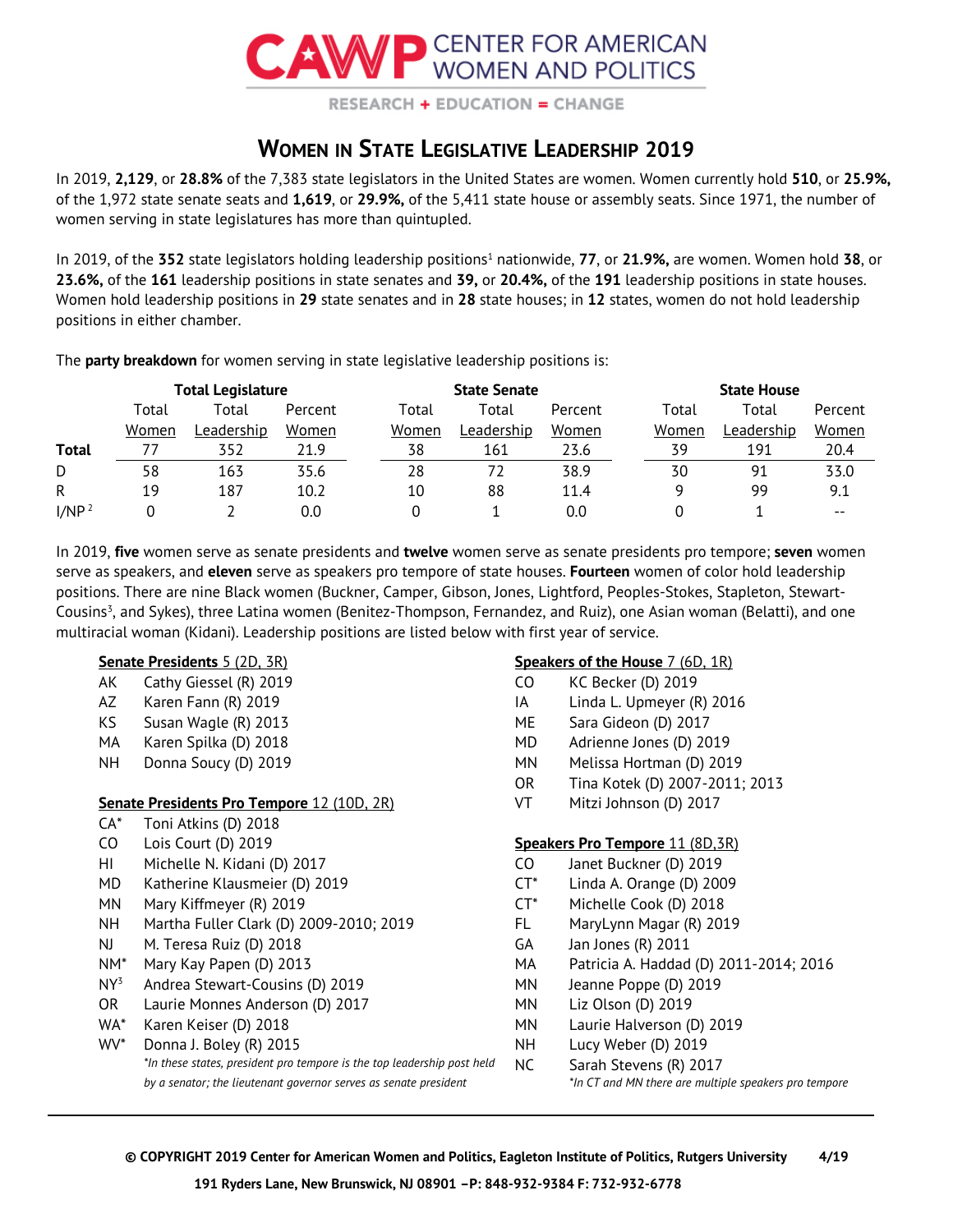## **WOMEN IN STATE LEGISLATIVE LEADERSHIP (continued)**

|        | <b>Senate Majority Leader 12 (8D, 4R)</b> |           | House Majority Leader 9 (8D, 1R)         |
|--------|-------------------------------------------|-----------|------------------------------------------|
| AK     | Mia Costello (R) 2019                     | DE        | Valerie Longhurst (D) 2013               |
| DE     | Nicole Poore (D) 2019                     | HL        | Della Au Belatti (D) 2018                |
| FL.    | Kathleen Passidomo (R) 2019               | MD        | Kathleen Dumais (D) 2019                 |
| IL.    | Kimberly Lightford (D) 2019               | NΜ        | Sheryl W. Stapleton (D) 2017             |
| MA     | Cynthia Stone Creem (D) 2018              | NV        | Teresa Benitez-Thompson (D) 2017         |
| NJ.    | Loretta Weinberg (D) 2012                 | NY        | Crystal D. Peoples-Stokes (D) 2019       |
| NV.    | Nicole Cannizzaro (D) 2019                | OR.       | Jennifer A. Williamson (D) 2015          |
| $NY^3$ | Andrea Stewart-Cousins (D) 2019           | VT        | Jill Krowiniski (D) 2017                 |
| OK     | Kim David (R) 2019                        | <b>WV</b> | Amy Summers (R) 2019                     |
| OR     | Ginny Burdick (D) 2015                    |           |                                          |
| SD     | Kris Langer (R) 2019                      |           | <b>House Minority Leader 12 (8D, 4R)</b> |
| VT     | Rebecca Balint (D) 2017                   | AZ        | Charlene R. Fernandez (D) 2019           |
|        |                                           | CA        | Marie Waldron (R) 2019                   |
|        | <b>Senate Minority Leader 9 (8D, 1R)</b>  | CT        | Themis Klarides (R) 2017                 |
| CA     | Patricia Bates (R) 2018                   | ME        | Kathleen R.J. Dillingham (R) 2019        |
| FL.    | Audrey Gibson (D) 2019                    | MI        | Christine Greig (D) 2019                 |
| IA     | Janet Petersen (D) 2018                   | MO        | Crystal Quade (D) 2019                   |
| ID     | Michelle Stennett (D) 2013                | 0H        | Emilia Sykes (D) 2019                    |
| MO     | Gina Walsh (D) 2017                       | OK        | Emily Virgin (D) 2019                    |
| ND.    | Joan Heckaman (D) 2017                    | <b>TN</b> | Karen Camper (D) 2019                    |
| OK     | Kay Floyd (D) 2019                        | VA        | Eileen Filler-Corn (D) 2019              |
| UT     | Karen Mayne (D) 2019                      | VT        | Patricia McCoy (R) 2019                  |
| WI     | Jennifer Shilling (D) 2015                | WY        | Catherine Connolly (D) 2017              |

The states with the **highest percentages** of women in leadership positions (senate and house combined) are:

| % Women | <b>State</b>  | % Women |
|---------|---------------|---------|
| 66.7    | Colorado      | 37.5    |
| 50.0    | Florida       | 37.5    |
| 42.9    | Massachusetts | 37.5    |
| 42.9    | Maryland      | 37.5    |
| 42.9    | New Hampshire | 37.5    |
| 38.5    |               |         |
|         |               |         |

Of the top states for women leaders, CO, MD, OR, and VT also rank in the top ten for the percentages of women serving in their legislatures. Twelve states have no women (0%) in leadership positions: AL, AR, IN, KY, LA, MS, MT NE, PA, RI, SC, TX.

Of the worst states for women leaders, AL, KY, LA, MS, and SC ranked among the ten states with the lowest percentages of women in their state legislatures.

## **History of Leadership Positions**

The first woman senate president was Vesta Roy (R-NH). The first woman to serve as speaker of a state house was Minnie Davenport Craig (R-ND).

State senator Colleen Hanabusa (D-HI) was the first woman of color and the first Asian Pacific Islander woman to lead either house of a state legislature; she served as Hawaii's Senate president from 2007-2011. Karen Bass (D-CA) was the first woman of color and first Black woman to serve as a House speaker, leading California's Assembly from 2008-2010. Crisanta Duran (D-CO) was the first Latina to serve as a House Speaker, serving from 2017 to 2019. In 2013, Tina Kotek (D-OR) became the country's first openly lesbian state House speaker.

<sup>3</sup>In New York, the Senate President also serves as the Senate Majority Leader.

 **© COPYRIGHT 2019 Center for American Women and Politics, Eagleton Institute of Politics, Rutgers University 4/19**

 **191 Ryders Lane, New Brunswick, NJ 08901 –P: 848-932-9384 F: 732-932-6778**

**<sup>1</sup>**Leadership positions include: senate presidents and presidents pro tempore; house speakers and speakers pro tempore; majority and minority leaders of the senate and house as listed on each state legislature's website. When the position of senate president is filled by the lieutenant governor, it is not included in these totals.

**<sup>2</sup>**In Nebraska, where the legislature is unicameral, legislators are elected on a nonpartisan basis. Alaska has a Speaker of the House who is an Independent.